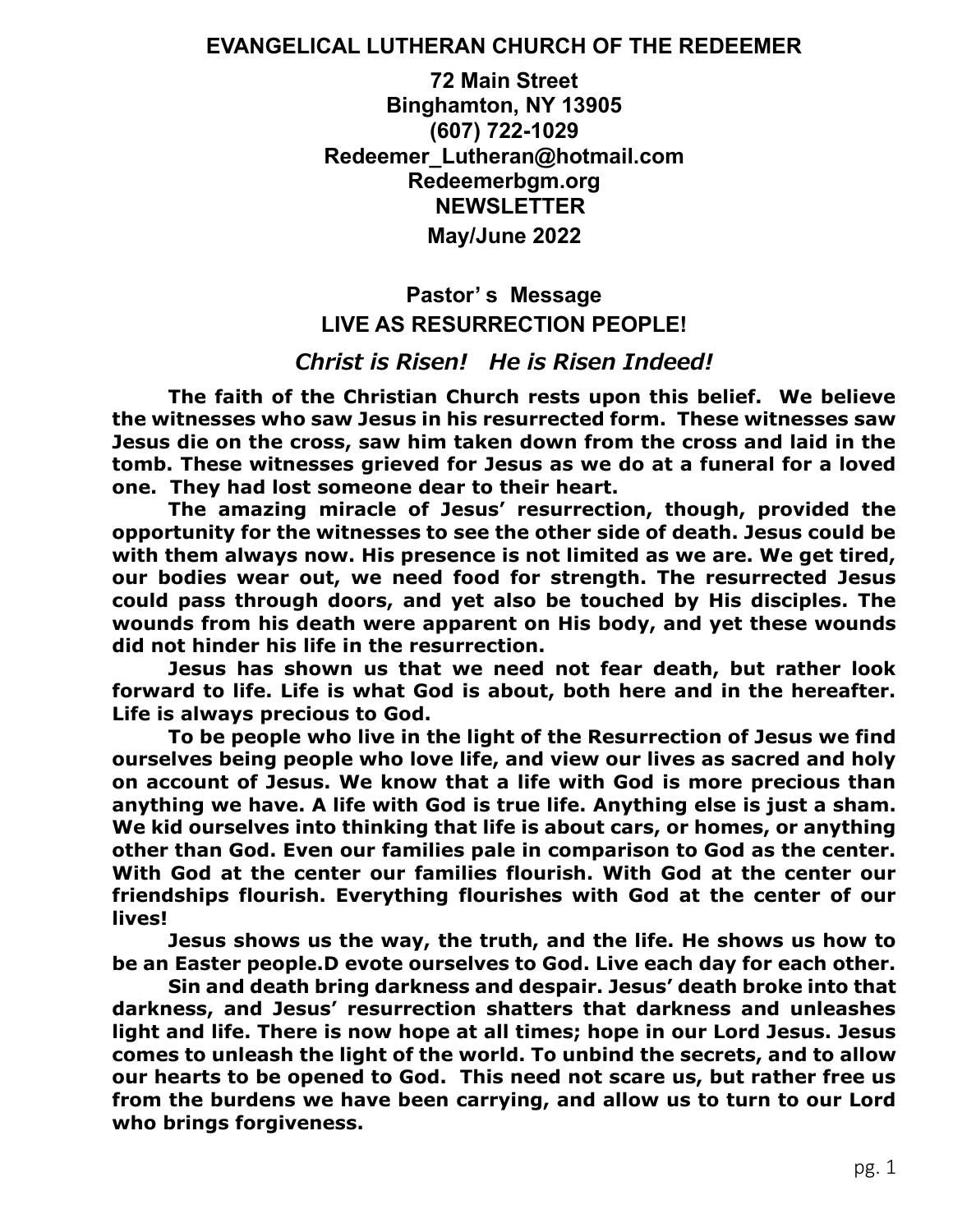As Jesus appeared to the Disciples he said, "the Messiah is to suffer and to rise from the dead on the third day, and that repentance and forgiveness of sins is to be proclaimed in his name to all nations, beginning from Jerusalem (Luke 24:44)."

The good news for us this Easter is that God wants to be a part of our lives, he is willing to fill us with peace and love. He is calling out to the world, through the Church, for everyone to be Resurrection People.

May we grow as God's Resurrection People, and live in God's light and trust in the hope of God's love for us and for our world, and use each day to proclaim this GOOD NEWS!

**Happy Easter! Pastor Jeffrey Bohan** 

# **EASTER LILIES ON THE ALTAR**

**Lilies on the Altar** In Memory of: Loved Ones **Clayton & Margie Axtell** Clayton III & Susan Axtell Krager & Escandel Loved Ones Al & Rose Muss Julius & Helen Post **Werner Loeffler** Karl & Liesel & Helmut Loeffler

#### **Toward the Easter Cross**

In Memory of: JoDene Griffin Harold & Anne Rader Joe & Elsie Riss Jack Fitzgerald Those Waiting in Heaven .\*\*\*\*\*\*\*\*\*\*\*

#### Given By:

**Bill & Phyllis Hinkley** Karen Arnold Karen Arnold **Bobbie & Russ Krager** The Muss Family The Muss Family Rich & Pat Watson Rich & Pat Watson

### **Given By:**

Jim & Cathieann Birtch Neil & Barb Rader Neil & Barb Rader Ruth & Jenna Fitzgerald **Karen Buckley** 

# **COUNCIL PRESIDENT**

#### **Welcome to Spring!**

By the time you read this the Bishop will have been to Redeemer for his visit, we hope we impress him and he impressed us. The usual projects of the Church are being handled. We are still waiting for parts to finish the Ritchie building roof. The entry door lock on Chapin Street has been replaced with a keyless deadbolt. This will help with the security of the building. Soon we will be working inside & outside to maintain the property. Hope everyone stays well and safe until next newsletter. Semiannual meeting be held May 8, 2022 after Church service (short meting) **Submitted By: Russ Pingrey, Council President**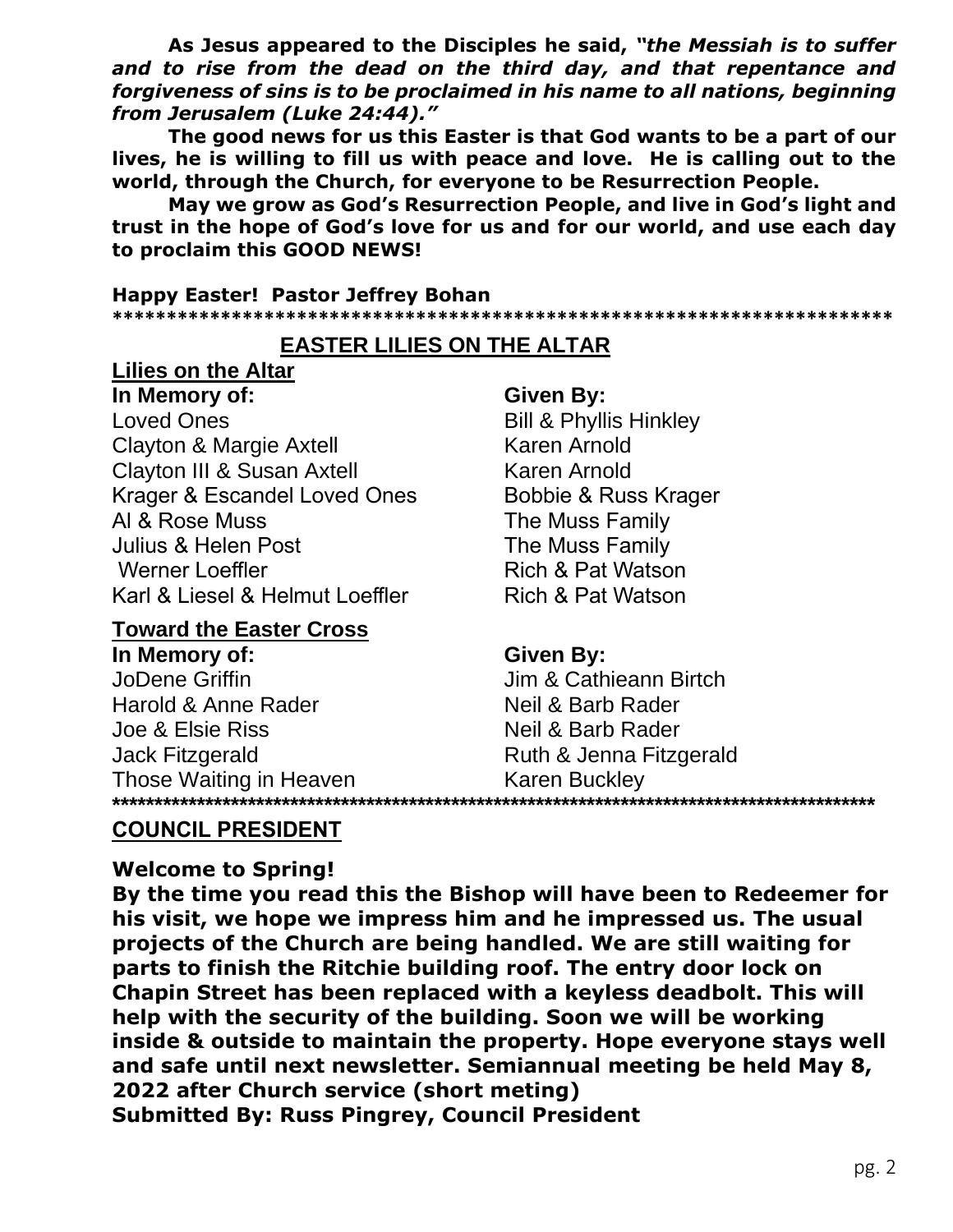# **MAY WORSHIP LEADERS**

- **st Deacon Judy Mica Guerin 1**
- **Pastor Jeffrey Bohan**
- 
- 
- 

### **LEADER ASSISTANT**

- **st Deacon Bobbie Krager**
- **th Deacon Linda Martin**
- **th Deacon Linda Martin 15th Deacon Judy Mica Guerin**
- **nd Pastor Jeffrey Bohan 22nd Deacon Judy Mica Guerin**
- **th Deacon Bobbie Krager 29th Deacon Linda Martin**



**\*\*\*\*\*\*\*\*\*\*\*\*\*\*\*\*\*\*\*\*\*\*\*\*\*\*\*\*\*\*\*\*\*\*\*\*\*\*\*\*\*\*\*\*\*\*\*\*\*\*\*\*\*\*\*\*\*\*\*\*\*\*\*\*\*\*\*\*\*\*\*\***

#### **JUNE WORSHIP LEADERS**

- **Deacon Judy Mica Guerin 5<sup>th</sup>**
- 
- 
- **th Pastor Jeffrey Bohan 26th Deacon Linda Martin**

#### **LEADER ASSISTANTS**

- **th Deacon Linda Martin**
- **th Pastor Jeffrey Bohan 12th Deacon Bobbie Krager**
- **th Deacon Linda Martin 19th Deacon Judy Mica Guerin**
	-



**\*\*\*\*\*\*\*\*\*\*\*\*\*\*\*\*\*\*\*\*\*\*\*\*\*\*\*\*\*\*\*\*\*\*\*\*\*\*\*\*\*\*\*\*\*\*\*\*\*\*\*\*\*\*\*\*\*\*\*\*\*\*\*\*\*\*\*\*\*\*\*\***

### **MAY BIRTHDAYS**

- 
- 
- **st David Simmons 20th Sigrid Bensen**
- 
- **th Jenna Fitzgerald 25th Don Darling**
- 
- **th Linda Martin 28th Steve Kalka th Ruth Fitzgerald 29th Joe Monforte**
- 

#### **JUNE BIRTHDAYS**

- **nd Gary DeVaul 17th Gene Rader**
- **th Nikolaus Finsel 18th Michelle Duell**
- 
- 
- 
- **st Jim Birtch 14th Dave Banner**
- **st Samantha McCall 17th Ron Teekasingh**
	-
- **th Kaylee Krager 20th Joyce Darling**
	-
	-
	-
- **th AJ Hinkley 29th Cathy Lang**
	-
	-
- **th Mary Mead 20th Russell Krager**
- **th Mike Wales 21st Aiden Hinkley**
- **th David Rader 25th Madison Stampfler**
	- **th Barb Rader**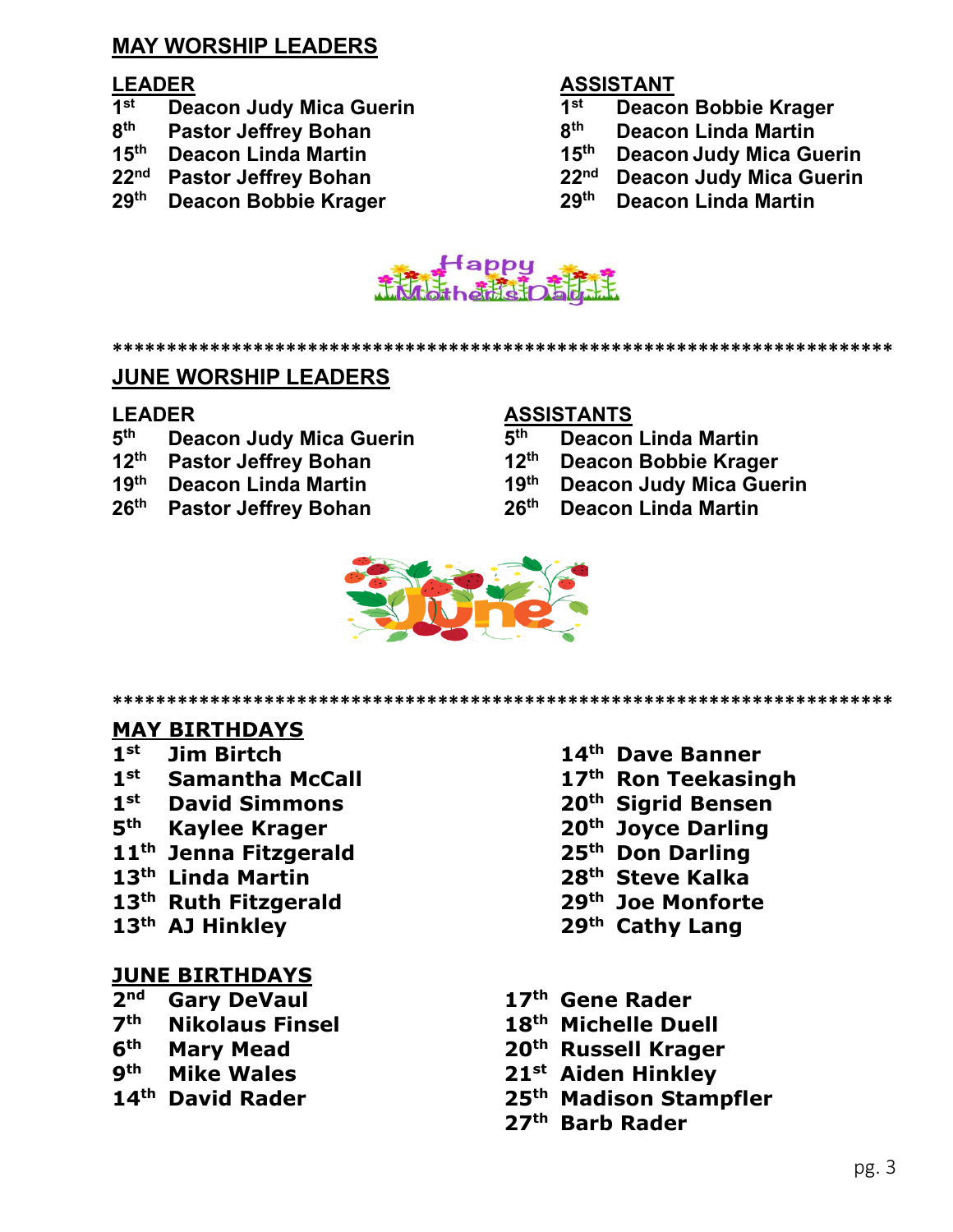| <b>MAY ANNIVERSARIES</b>          | <b>JUNE ANNIVERSARIES</b>          |
|-----------------------------------|------------------------------------|
| 27 <sup>TH</sup> Don & Barb Duell | 6 <sup>TH</sup> Neil & Barb Rader  |
|                                   | 14th Angel & Caden Lair            |
|                                   | 15th Andrew & Lindsey Hinkley      |
|                                   | 20 <sup>th</sup> Joe & Judy Guerin |
|                                   | 29th Joe & Karen Monforte          |
|                                   |                                    |

In Memory of Jack Fitzgerald **Given By:** 

**Bill & Phyllis Hinkley** Jim& Cathieann Birtch Joyce Darling Nancy Krager Rich & Pat Watson Kevin & Laurel Anderson Stephen & Julann Rice David & Linda Schmidt Ed & Doris Conroy Carole M Curtis Al & Anita Roggenbaum

#### **In Memory of Vince Miceli Given By:** Linda Martin

# **In Memory of Josephine Reed Given By:**

Linda Martin

Richard & Elizabeth Westfall Vestal Fire Company #2 John & Patricia Loposky Lynne Fitzgerald Linda Ulrich James & Janet Barvainis Dr. Lynn Fitzgerald Charles & Joann Wage Sigrid Bensen Neil & Barb Rader Al & Joan Muss Cathie Muss Linda Martin

**In Memory of Harold Stevens Given By:** Linda Martin

# **In Memory of Vince Miceli Given By:**

Jim & Cathieanne Birtch Joyce Darling Ruth Fitzgerald Nancy Krager **Bill & Phyllis Hinkley** Al & Joan Muss

**Dear Redeemer Family and Friends,** 

Jenna and I want to thank everyone for their cards, prayers, texts, phone calls and visits, during Jacks illness. It has truly gotten both of us through a very trying time in our lives. He is at PEACE now and we both want to say a huge THANK YOU to all for your very generous donations to the RRF. May God Bless you all for your caring!

**Ruthi and Jenna Fitzgerald**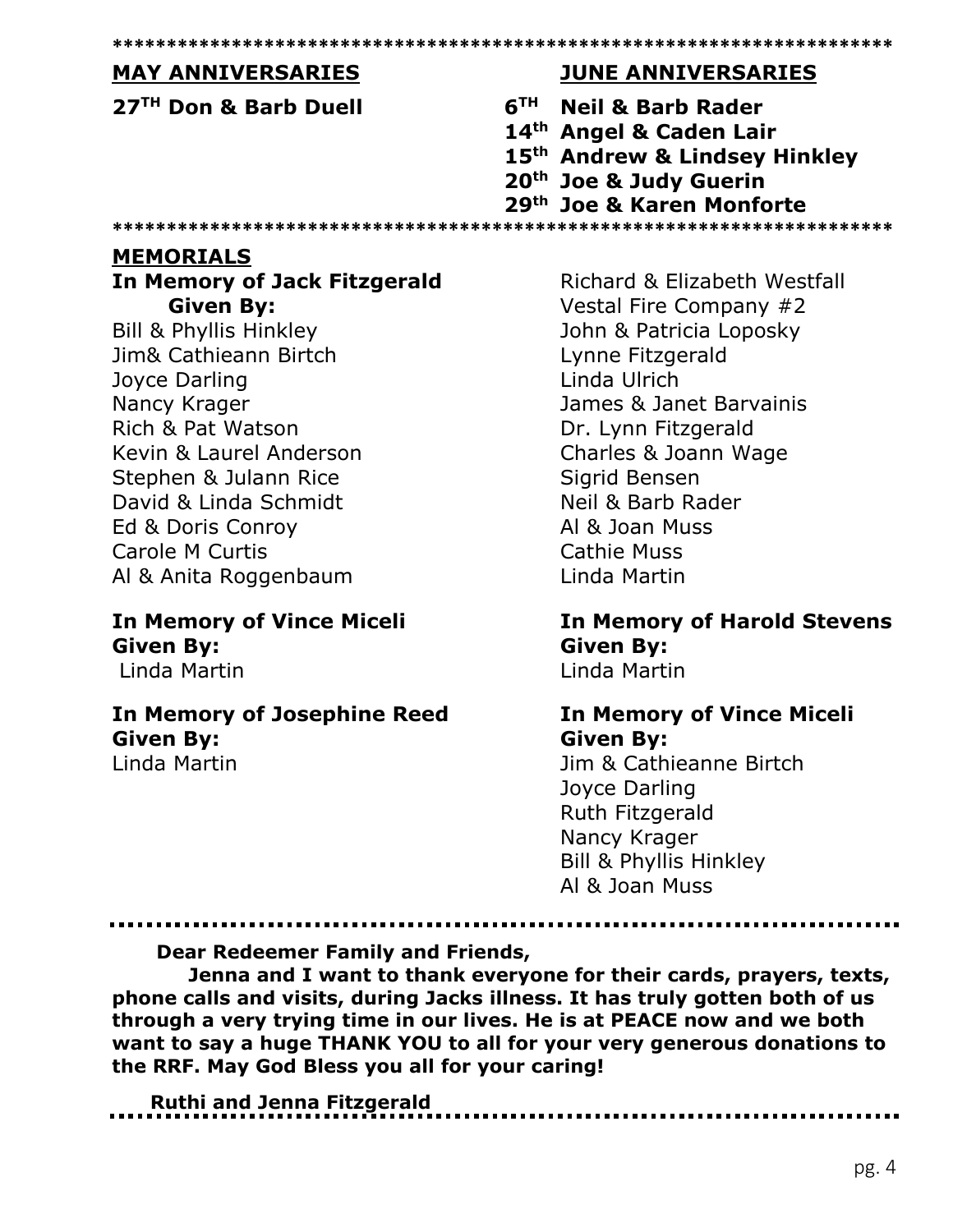# **PRAYER LIST**

This Prayer list is provided to encourage the members and friends of Redeemer to be in constant prayer to God, and to remember the special needs of the people listed below in prayer during the week.

Tim Angell Heather B Stephanie B Sigrid Bensen Tom Bernardo, Paul (Bear) Bentley Dean Black Jeanine Black Jenni Brant Jordan Brundege Doris Conroy Ed Conroy Mayla Conroy Steve Conroy Patricia Conroy Alexis Daniels Antonio Daniels Cathy Demaree,

Jack Ferguson Joy Forbes Noreen Fonnsbeck Michael G Carol Golembeski Trudy Gray Theresa Greenman Joan Halligan Jeremy Harris Kamdyn Hartung Bernice Hill Steven Houser Angel Lair Caden Lair Mark Loeffler Ute Loeffler Ravely Mathurim Joe Monforte

Marguerite Monforte John & Pat Moynihan Kay Nearing Russ Pingrey Neil & Barb Rader Al Roggenbaum Alice Rubin Linda Scofield Jim Shear Linda Ulrich Patricia Watson Margaret Whinton John White Rinny White Jeanette Wickham George Yarnes Annette, Peggy

# **Serving in the Military & Police**

Damin Badger Matthew Bialka Collin Conroy Jack Ferguson Jr. Duncan Bedlion Washington DC Police

Seth Hatcher Peter Jensen

To add or delete from this please call Alice 204-0964 Or email at redeemer\_lutheran@hotmail.com



**\*\*\*\*\*\*\*\*\*\*\*\*\*\*\*\*\*\*\*\*\*\*\*\*\*\*\*\*\*\*\*\*\*\*\*\*\*\*\*\*\*\*\*\*\*\*\*\*\*\*\*\*\*\*\*\*\*\*\*\*\*\*\*\*\*\*\*\*\*\*\*\*\*\*\*\*\*\*\*\*\*\*\*\*\*\*\*\*\*\*\*\*\* We need 2 council members and we have had 4 people possibly offer their services WOW what a wonderful Blessing. Before the vote on May 8 we will have it all figured out. Thanks to all for willing to take the step! Thanking all 4 of you for stepping up. Ruthi Fitzgerald Chair person**

**The Semi Annual Congregational Meeting will be on May 8, 2022 After Service**